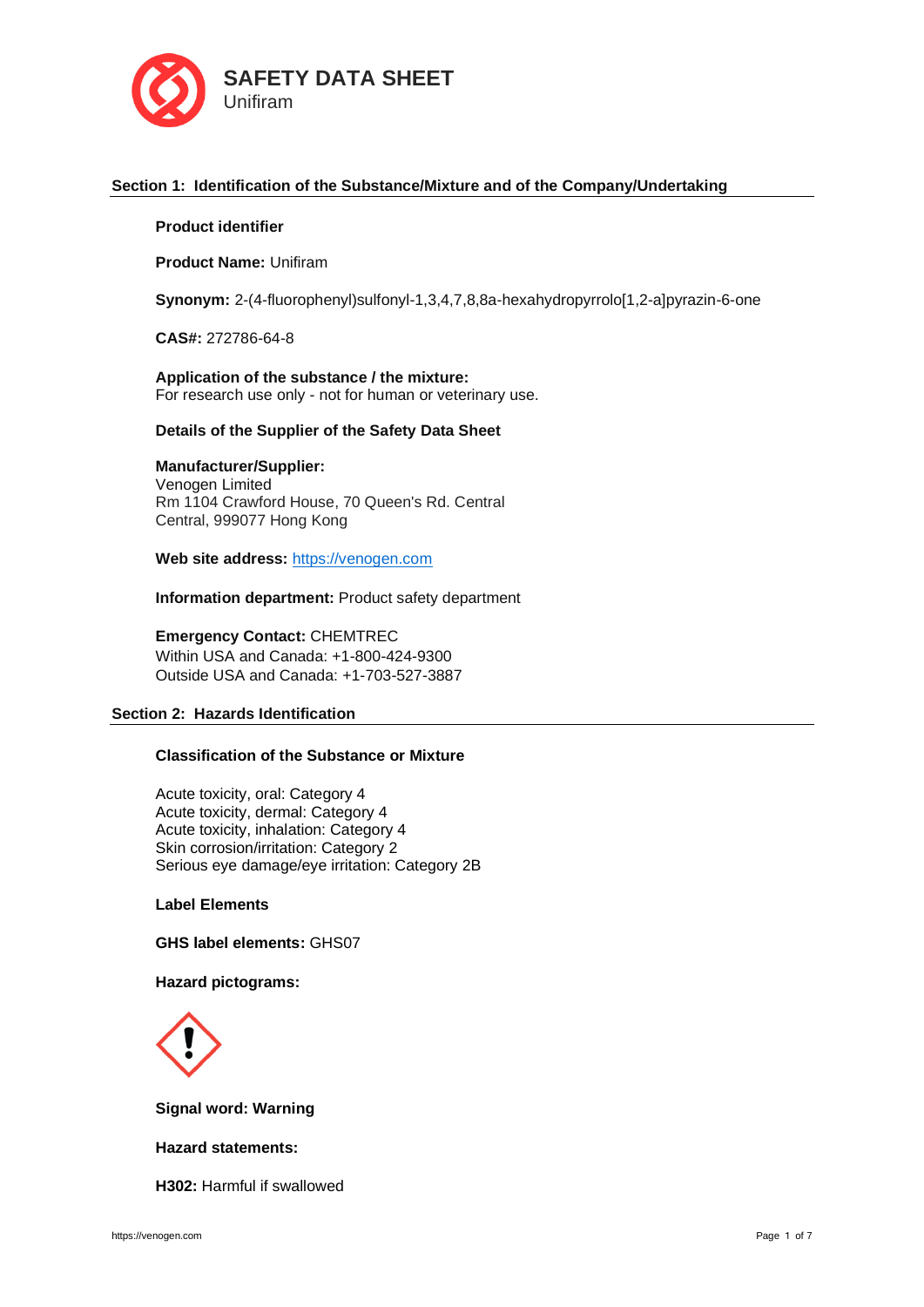

**H312:** Harmful in contact with skin **H332:** Harmful if inhaled **H315:** Causes skin irritation **H320:** Causes eye irritation

## **Precautionary Statements P-Codes**

**Prevention:** P264, P270, P280

**Response:** P301, P302, P304, P305, P312, P313, P321, P322, P330, P332, P337, P338, P340, P351, P352, P362, P363

**Disposal:** P501

## **Section 3: Composition/Information on Ingredients**

**CAS #:** 272786-64-8

**Description:** Unifiram

**Concentration:** 100%

## **Section 4: First Aid Measures**

## **Description of First Aid Measures**

**In case of inhalation:** Supply fresh air; get medical attention if symptoms occur.

**In case of skin contact:** Immediately wash skin with soap and plenty of water for at least 15 minutes. Remove contaminated clothing. Get medical attention if symptoms occur. Wash clothing before reuse.

**In case of eye contact:** Hold eyelids apart and flush eyes with plenty of water for at least 15 minutes. Have eyes examined and tested by medical personnel.

**In case of Ingestion:** Wash out mouth with water provided person is conscious. Never give anything by mouth to an unconscious person. Get medical attention. Do NOT induce vomiting unless directed to do so by medical personnel.

**Information for doctor:** Most important symptoms and effects, both acute and delayed. May cause anemia, cough, CNS depression, drowsiness, headache, heart damage, lassitude (weakness, exhaustion), liver damage, narcosis, reproductive effects, teratogenic effects. No further relevant information available.

**Indication of any immediate medical attention and special treatment needed:**  Get medical attention.

### **Section 5: Fire Fighting Measures**

### **Extinguishing media**

**Suitable extinguishing agents:** Use fire fighting measures that suit the environment. A solid water stream may be inefficient.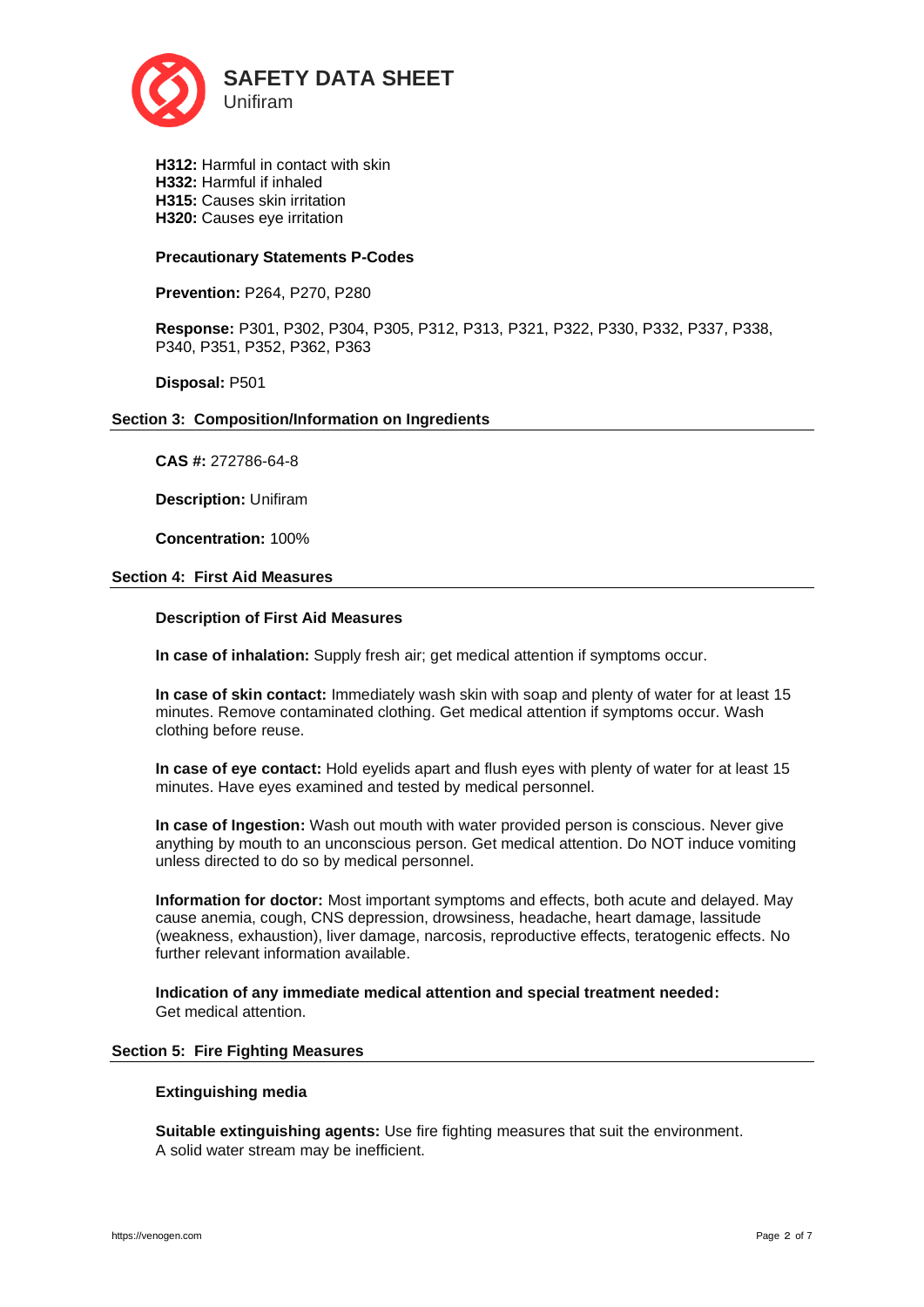

**Special hazards arising from the substance or mixture:** No further relevant information available.

**Advice for firefighters:** No further relevant information available.

**Protective equipment:** Wear self-contained breathing apparatus pressure-demand (NIOSH approved or equivalent), and full protective gear to prevent contact with skin and eyes.

### **Section 6: Accidental Release Measures**

## **Protective Precautions, Protective Equipment, and Emergency Procedures:**

Avoid raising and breathing dust, and provide adequate ventilation. As conditions warrant, wear a NIOSH approved self-contained breathing apparatus, or respirator, and appropriate personal protection (rubber boots, safety goggles, and heavy rubber gloves).

**Environmental Precautions:** Do not allow to enter sewers/ surface or ground water.

### **Methods and Material For Containment and Cleaning Up:**

Contain spill and collect, as appropriate. Transfer to a chemical waste container for disposal in accordance with local regulations.

### **Reference to other sections**

See Section 7 for information on safe handling. See Section 8 for information on personal protection equipment. See Section 13 for disposal information.

### **Section 7: Handling and Storage**

### **Precautions for safe handling:**

Avoid breathing dust/fume/gas/mist/vapours/spray. Avoid prolonged or repeated exposure.

**Conditions for safe storage, including any incompatibilities:** Keep container tightly closed. Store in accordance with information listed on [https://venogen.com.](https://venogen.com/)

**Requirements to be met by storerooms and receptacles:** No special requirements.

**Information about storage in one common storage facility:** Not required.

**Further information about storage conditions:** None.

**Specific end use:** No further relevant information available.

### **Section 8: Exposure Controls/Personal Protection**

**Additional information about design of technical systems:** No further data; see item 7.

### **Control parameters**

### **Components with limit values that require monitoring at the workplace:**

The following constituent is the only constituent of the product which has a PEL, TLV or other recommended exposure limit. At this time, the remaining constituent has no known exposure limits.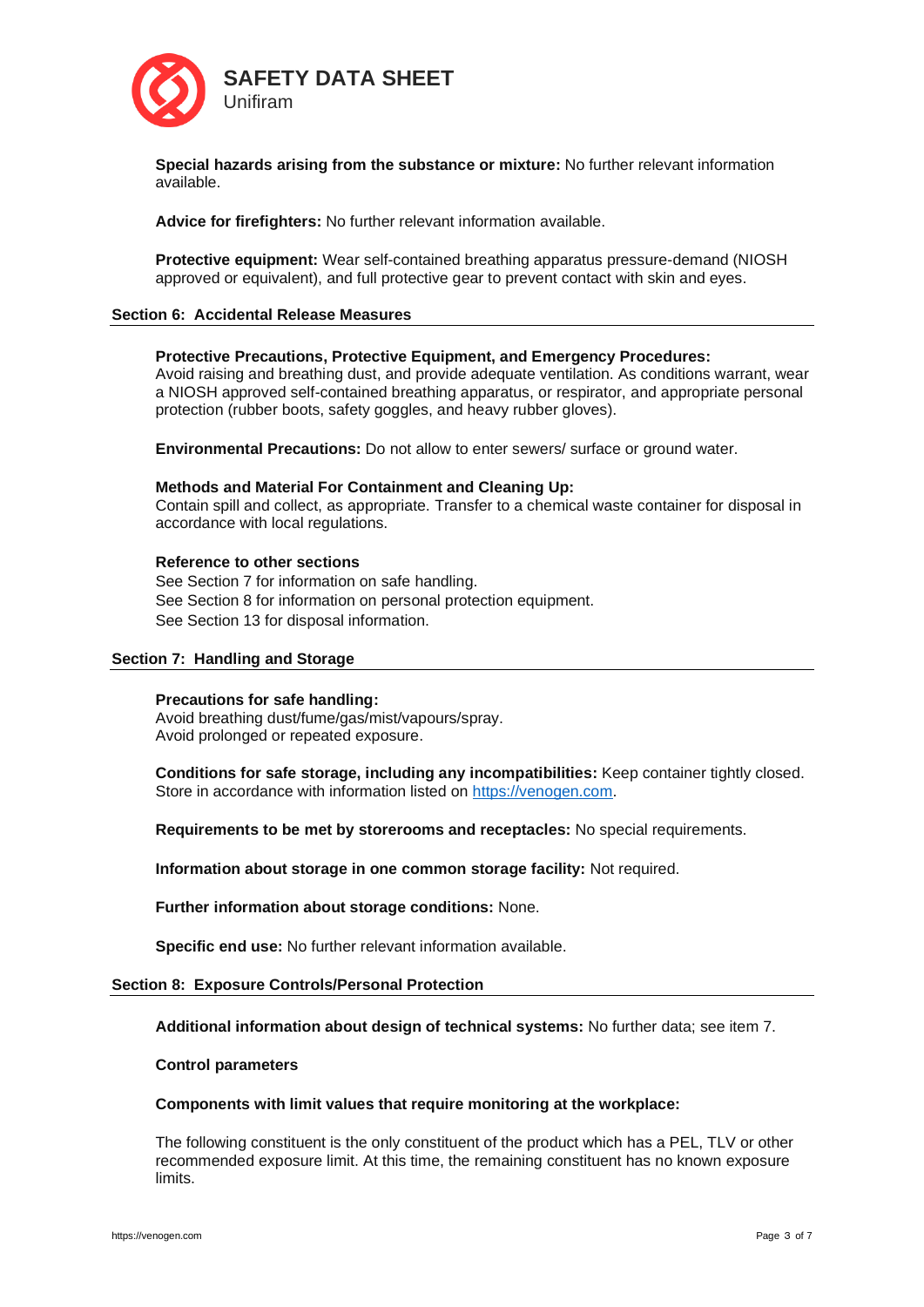

The following constituents are the only constituents of the product which have a PEL, TLV or other recommended exposure limit. At this time, the remaining constituent has no known exposure limits.

**Engineering Controls (Ventilation etc.):** Use process enclosures, local exhaust ventilation, or other engineering controls to control airborne levels below recommended exposure limits.

## **Exposure controls**

### **Personal protective equipment:**

**General protective and hygienic measures:** The usual precautionary measures for handling chemicals should be followed.

## **Protective Clothing:** Lab coat

**Respiratory Equipment (Specify Type):** NIOSH approved respirator, as conditions warrant.

**Protection of hands:** Use Compatible chemical-resistant gloves. The glove material has to be impermeable and resistant to the product/ the substance/ the preparation. Due to missing tests no recommendation to the glove material can be given for the product/ the preparation/ the chemical mixture. Selection of the glove material on consideration of the penetration times, rates of diffusion and the degradation.

**Material of gloves:** The selection of the suitable gloves does not only depend on the material, but also on further marks of quality and varies from manufacturer to manufacturer.

**Penetration time of glove material:** The exact break through time has to be found out by the manufacturer of the protective gloves and has to be observed.

**Eye protection:** Safety glasses

**Work/Hygienic/Maintenance Practices:** Do not take internally. Facilities storing or utilizing this material should be equipped with an eyewash and a safety shower. Wash thoroughly after handling.

### **Section 9: Physical and Chemical Properties**

### **General Information on basic physical and chemical properties**

**Appearance:** Solid **Form:** Solid **Color:** Characteristic. **Odor:** Characteristic. **Structural Formula:** C13H15FN2O3S **Molecular Weight:** 298.34g/mol **Odor threshold:** Not determined. **pH-value:** Not applicable.

### **Change in Condition**

**Melting point/Melting range:** Not determined**. Boiling point/Boiling range:** Not determined.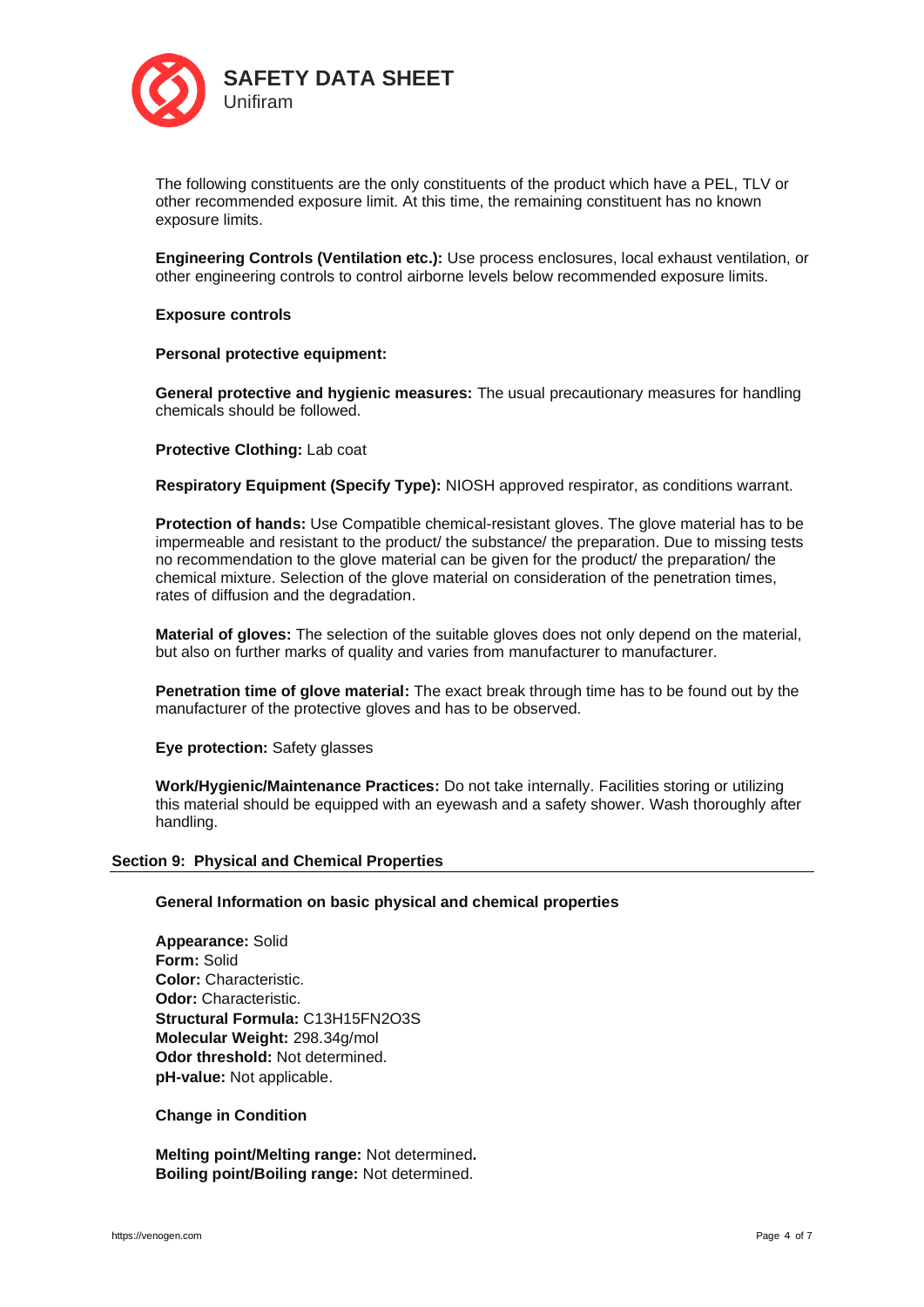

**Flash point:** Not applicable. **Flammability (solid, gaseous):** Product is not flammable. **Decomposition temperature:** Not determined. **Auto igniting:** Not determined. **Danger of explosion:** Product does not present an explosion hazard. **Explosion limits: Lower:** Not determined. **Upper:** Not determined. **Vapor pressure:** Not applicable. **Density:** Not determined. **Relative density:** Not determined. **Vapor density:** Not applicable. **Evaporation rate:** Not applicable. **Solubility in / Miscibility with Water:** Not applicable. **Partition coefficient (n-octanol/water):** Not applicable. **Viscosity: Dynamic:** Not applicable. **Kinematic:** Not applicable. **Solubility:** Not determined. **Other information:** No further relevant information available.

## **Section 10: Stability and Reactivity**

## **Chemical stability**

**Thermal decomposition / conditions to be avoided:** No decomposition if used according to specifications.

**Possibility of hazardous reactions:** No dangerous reactions known.

**Conditions to avoid:** No further relevant information available.

**Incompatible materials:** strong acids, strong bases, strong oxidizing agents

**Hazardous decomposition products:** carbon oxides, nitrogen oxides, phosphorous oxides

**Reactivity:** No further relevant information available.

## **Section 11: Toxicological Information**

### **Acute toxicity**

**Primary irritant effect on the skin:** Not determined. **Primary irritant effect on the eye:** Not determined. **Sensitization:** Not determined. **Additional toxicological information:** When used and handled according to specifications, the product does not have any harmful effects according to our experience and the information provided to us.

### **Carcinogenic categories**

**IARC (International Agency for Research on Cancer):** Substance is not listed. **NTP (National Toxicology Program):** Substance is not listed. **OSHA-Ca (Occupational Safety & Health Administration):** Substance is not listed.

## **Section 12: Ecological Information**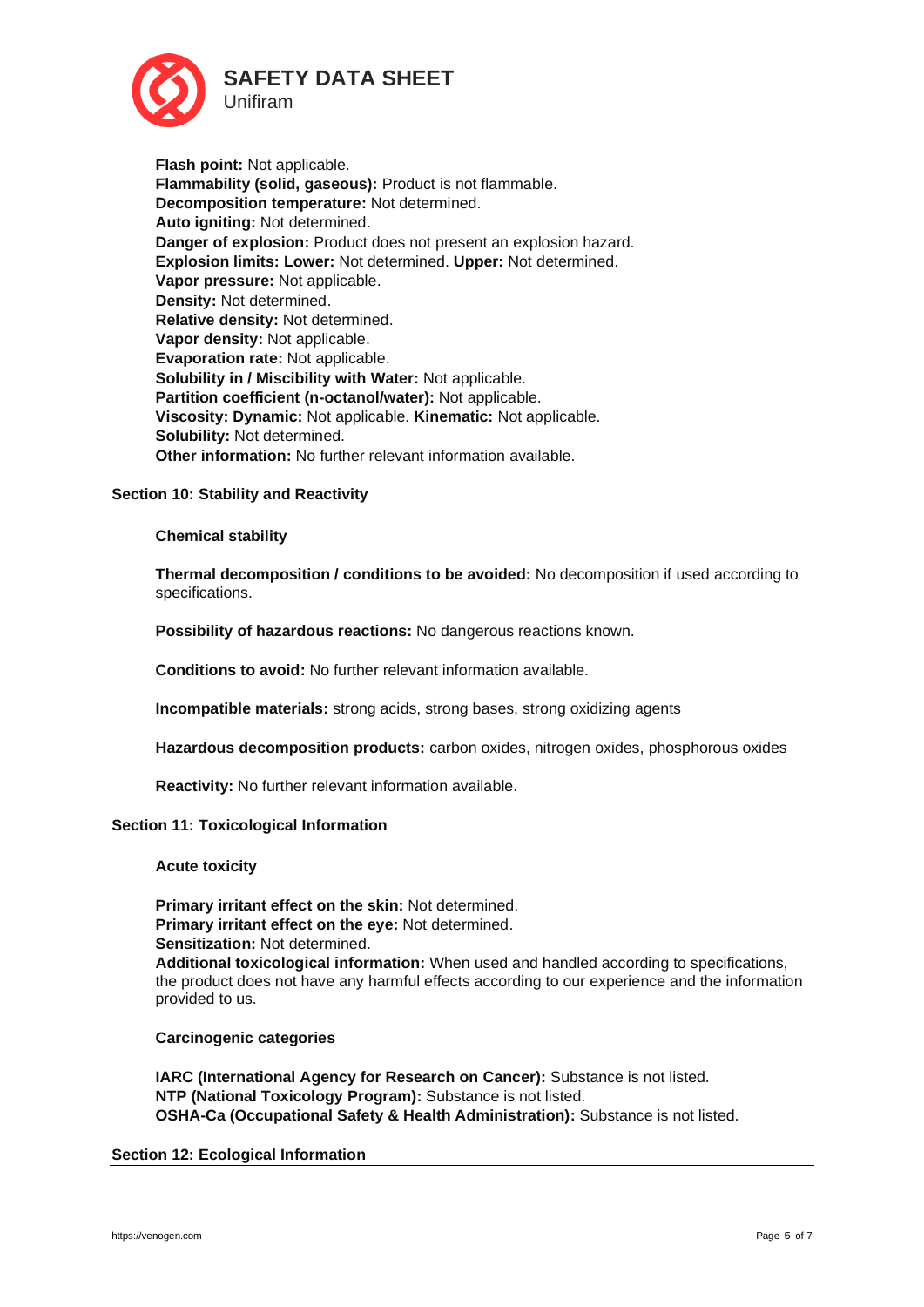

## **Toxicity**

**Aquatic toxicity:** No further relevant information available. **Persistence and degradability:** No further relevant information available.

## **Behavior in environmental systems**

**Bioaccumulative potential:** No further relevant information available. **Mobility in soil:** No further relevant information available.

# **Additional ecological information**

**General notes:** Water hazard class 1 (Self-assessment): slightly hazardous for water Do not allow undiluted product or large quantities of it to reach ground water, water course or sewage system.

**Results of PBT and vPvB assessment PBT:** No data available. **vPvB:** No data available. **Other adverse effects:** No further relevant information available.

# **Section 13: Disposal Considerations**

**Waste treatment methods Recommendation:** Smaller quantities can be disposed of with household waste.

**Uncleaned packagings Recommendation:** Disposal must be made according to official regulations.

## **Section 14: Transport Information**

**Land Transport (US DOT):** Not dangerous goods.

**Land Transport (European ADR/RID):** Not dangerous goods.

**Air Transport (ICAO/IATA):** Not dangerous goods.

## **Additional Transport Information:**

Transport in accordance with local, state, and federal regulations. When sold in quantities of less than or equal to 1 mL, or 1 g, with an Excepted Quantity Code of E1, E2, E4, or E5, this item meets the De Minimis Quantities exemption, per IATA 2.6.10. Therefore, packaging does not have to be labeled as Dangerous Goods/Excepted Quantity.

## **Section 15: Regulatory Information**

**Safety, health and environmental regulations/legislation specific for the substance or mixture**

**CAS #:** 272786-64-8

**Description:** Unifiram

**Sara Section 355 (extremely hazardous substances):** Substance is not listed.